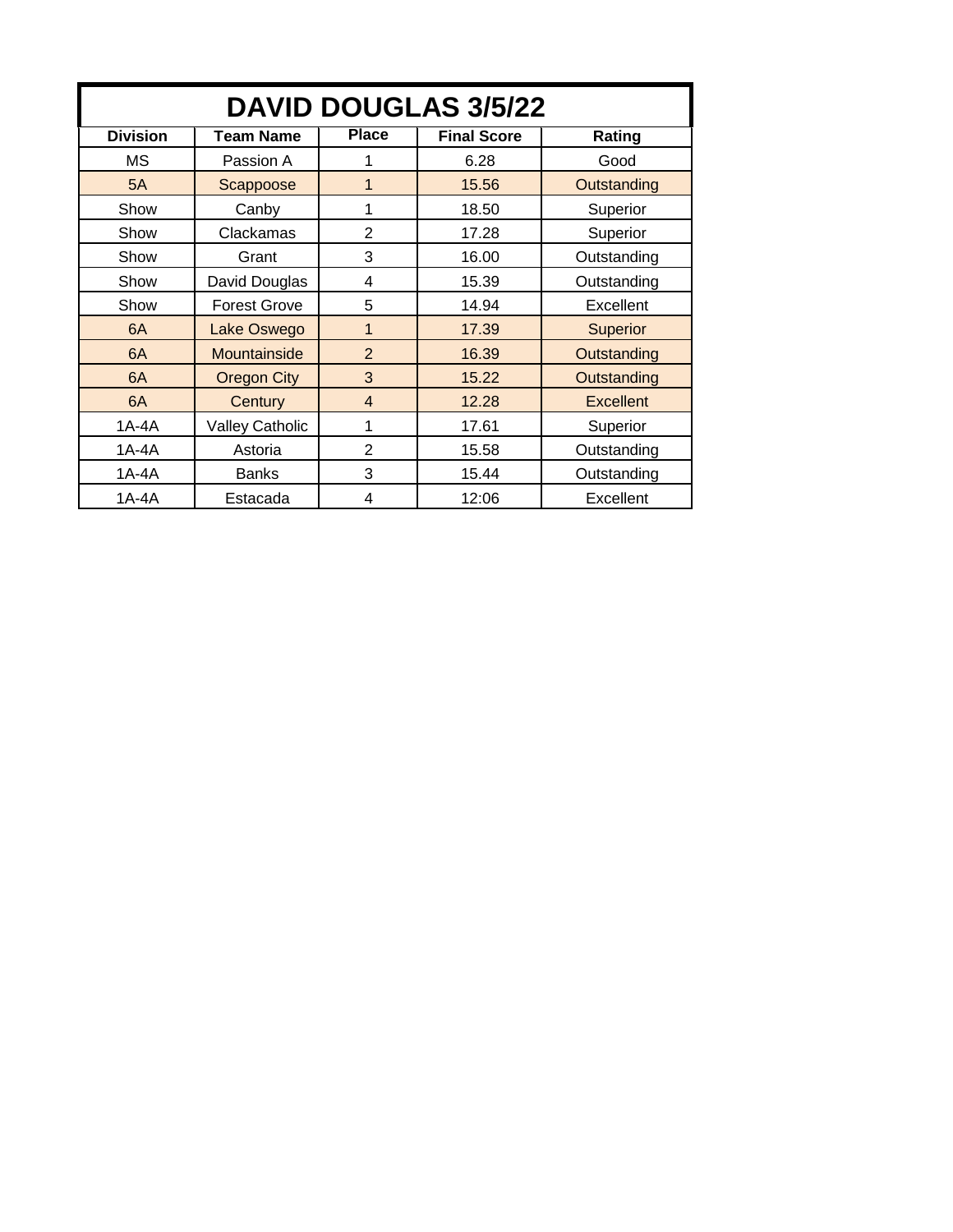| <b>Metro, 3.5.22</b> |                  |                |                    |                  |  |  |
|----------------------|------------------|----------------|--------------------|------------------|--|--|
| <b>Division</b>      | <b>Team Name</b> | <b>Place</b>   | <b>Final Score</b> | Rating           |  |  |
| <b>6A Small</b>      | Lincoln          | 1              | 15.94              | Outstanding      |  |  |
| 6A Small             | <b>Barlow</b>    | 2              | 15.50              | Outstanding      |  |  |
| 6A Small             | <b>Sunset</b>    | 3              | 14.94              | <b>Excellent</b> |  |  |
| <b>6A Small</b>      | Lakeridge        | $\overline{4}$ | 14.83              | <b>Excellent</b> |  |  |
| 6A Small             | <b>Nelson</b>    | 5              | 14.67              | <b>Excellent</b> |  |  |
| <b>6A Small</b>      | Centennial       | 6              | 14.39              | <b>Excellent</b> |  |  |
| <b>6A Small</b>      | <b>Reynolds</b>  | $\overline{7}$ | 11.56              | <b>Excellent</b> |  |  |
| <b>6A Small</b>      | Sandy            | 8              | 9.94               | Good             |  |  |
| 5A                   | Pendleton        | 1              | 16.17              | Outstanding      |  |  |
| 5A                   | Silverton        | $\overline{2}$ | 15.94              | Outstanding      |  |  |
| 5A                   | La Salle         | 3              | 14.17              | Excellent        |  |  |
| 5A                   | Parkrose         | 4              | 14.06              | Excellent        |  |  |
| 5A                   | Milwaukie        | 5              | 12.72              | Excellent        |  |  |
| Show                 | Cleveland        | $\mathbf{1}$   | 14.17              | <b>Excellent</b> |  |  |
| Show                 | <b>West Linn</b> | 2              | 13.56              | <b>Excellent</b> |  |  |
| 6A Large             | Sherwood         | 1              | 17.50              | Superior         |  |  |
| 6A Large             | Tigard           | 2              | 16.67              | Outstanding      |  |  |
| 6A Large             | Tualatin         | 3              | 16.61              | Outstanding      |  |  |
| 6A Large             | Gresham          | 4              | 16.00              | Outstanding      |  |  |